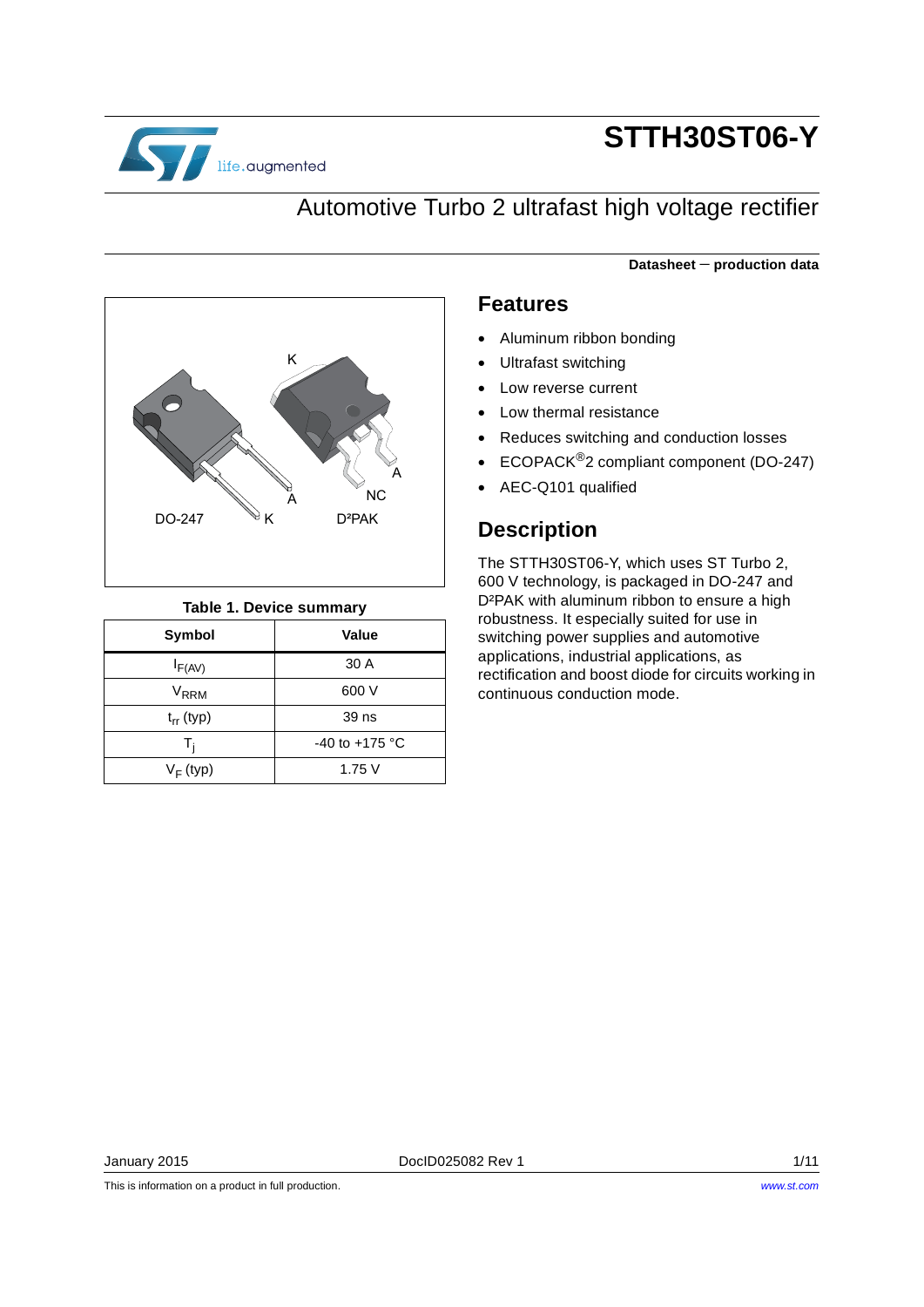## **1 Characteristics**

| Table 2. Absolute ratings (limiting values, at 25 °C, unless otherwise specified) |  |  |  |
|-----------------------------------------------------------------------------------|--|--|--|

| Symbol                 | <b>Parameter</b>                                                | Value                                  | Uni    |   |  |
|------------------------|-----------------------------------------------------------------|----------------------------------------|--------|---|--|
| V <sub>RRM</sub>       | Repetitive peak reverse voltage                                 | 600                                    | $\vee$ |   |  |
| <b>V<sub>RRM</sub></b> | Repetitive peak reverse voltage, $T_i = -40$ °C                 | 560                                    | V      |   |  |
| I <sub>F(RMS)</sub>    | Forward rms current                                             | 64                                     | A      |   |  |
| $I_{F(AV)}$            | $T_c = 65 °C$<br>Average forward current, $\delta = 0.5$        |                                        | 30     | A |  |
| <sup>I</sup> FSM       | Surge non repetitive forward current $ t_0  = 10$ ms sinusoidal |                                        | 160    | A |  |
| $T_{\text{stg}}$       | Storage temperature range                                       | $-65$ to $+175$                        | °C     |   |  |
| T,                     |                                                                 | Maximum operating junction temperature |        |   |  |

#### **Table 3. Thermal resistance**

| <b>Symbol</b> | <b>Parameter</b>                              | Value | Unit            |
|---------------|-----------------------------------------------|-------|-----------------|
| $R_{th(i-c)}$ | Junction to case (DO-247, D <sup>2</sup> PAK) | .25   | $\degree$ C / W |

**Table 4. Static electrical characteristics**

| Symbol                  | <b>Parameter</b>     | <b>Test conditions</b> |              | Min. | Typ  | Max. | Unit |
|-------------------------|----------------------|------------------------|--------------|------|------|------|------|
| $I_R$ <sup>(1)</sup>    | $T_i$ = 25 °C.       |                        |              |      |      | 50   | μA   |
| Reverse leakage current | $T_i = 125 °C$       | $V_R = V_{RRM}$        |              | 50   | 500  |      |      |
| $V_F^{(2)}$             | Forward voltage drop |                        | $I_F = 30 A$ |      |      | 3.6  | V    |
|                         |                      | $T_i = 125 °C$         |              |      | 1.75 | 2.2  |      |

1. Pulse test: tp =  $5 \text{ ms}, \delta < 2\%$ 

2. Pulse test: tp =  $380 \text{ }\mu\text{s}, \delta < 2\%$ 

To evaluate the conduction losses use the following equation:

 $P = 1.45 \times I_{F(AV)} + 0.025 I_{F}^{2}$ <sub>(RMS)</sub>

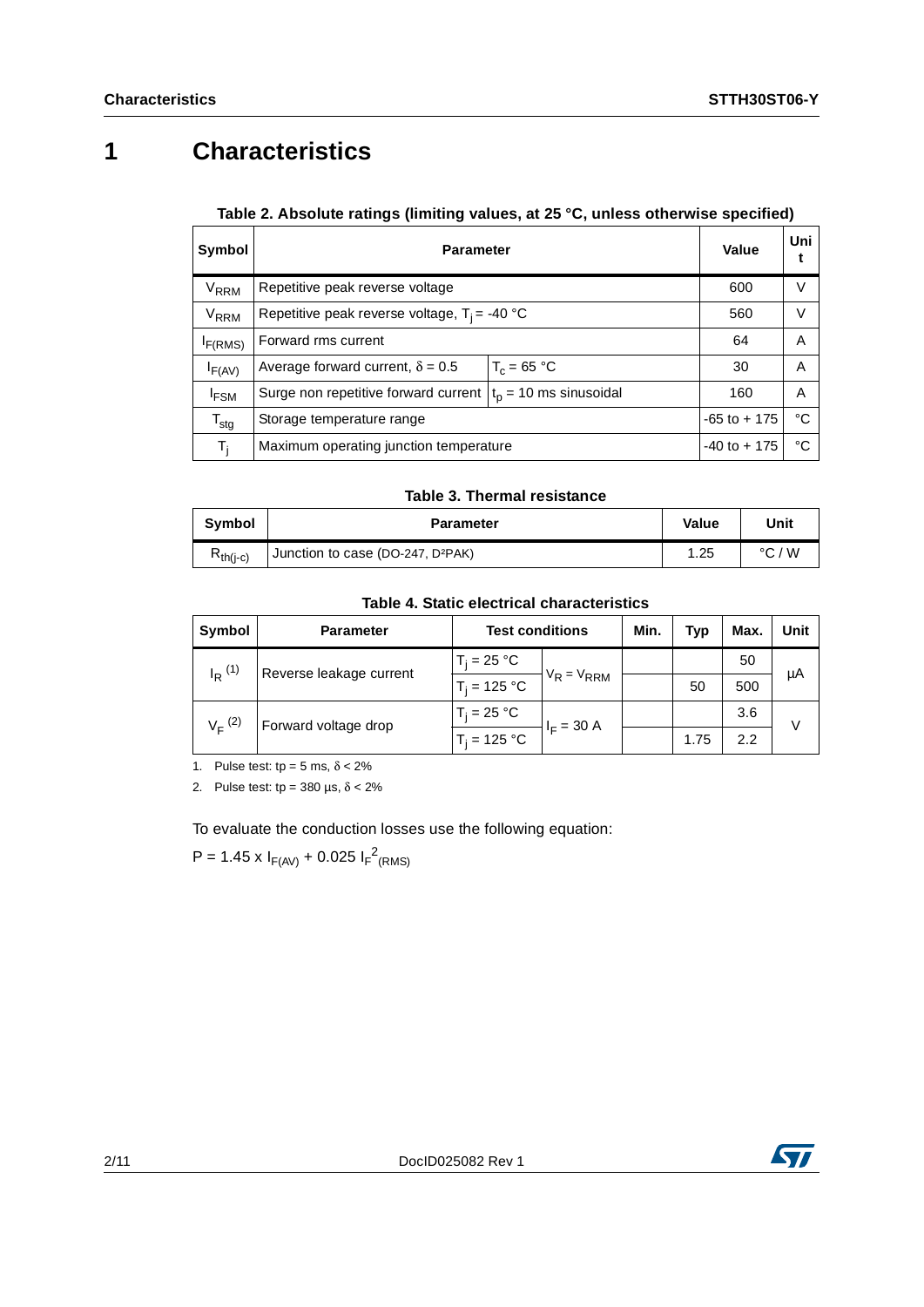| Symbol          | <b>Parameter</b>         |  | Min.                                                                                                                | Typ | Max. | Unit |    |
|-----------------|--------------------------|--|---------------------------------------------------------------------------------------------------------------------|-----|------|------|----|
| <sup>I</sup> RM | Reverse recovery current |  | $T_j = 125 °C \begin{vmatrix} I_F = 30 \text{ A}, V_R = 400 \text{ V} \\ dl_F/dt = -100 \text{ A/µs} \end{vmatrix}$ |     | 4    | 5.5  | A  |
| $S_{factor}$    | Softness factor          |  |                                                                                                                     |     | 0.3  |      |    |
|                 |                          |  | $I_F = 1$ A, $V_R = 30$ V<br>$dl_F/dt = -50$ A/µs                                                                   |     | 39   | 50   |    |
| $t_{rr}$        | Reverse recovery time    |  | $T_j = 25 °C$ $\begin{vmatrix} I_F = 0.5 A, I_{rr} = 0.25 A \\ I_R = 1 A \end{vmatrix}$                             |     |      | 30   | ns |
| $t_{fr}$        | Forward recovery time    |  | $I_F = 30$ A, $V_{FR} = 4$ V                                                                                        |     |      | 200  |    |
| $V_{FP}$        | Forward recovery voltage |  | $dl_F/dt = 300$ A/ $\mu s$                                                                                          |     | 7    |      | V  |



#### **Figure 1. Average forward power dissipation versus average forward current**



#### **Figure 2. Forward voltage drop versus forward current**



#### **Figure 3. Relative variation of thermal impedance junction to case versus pulse duration**





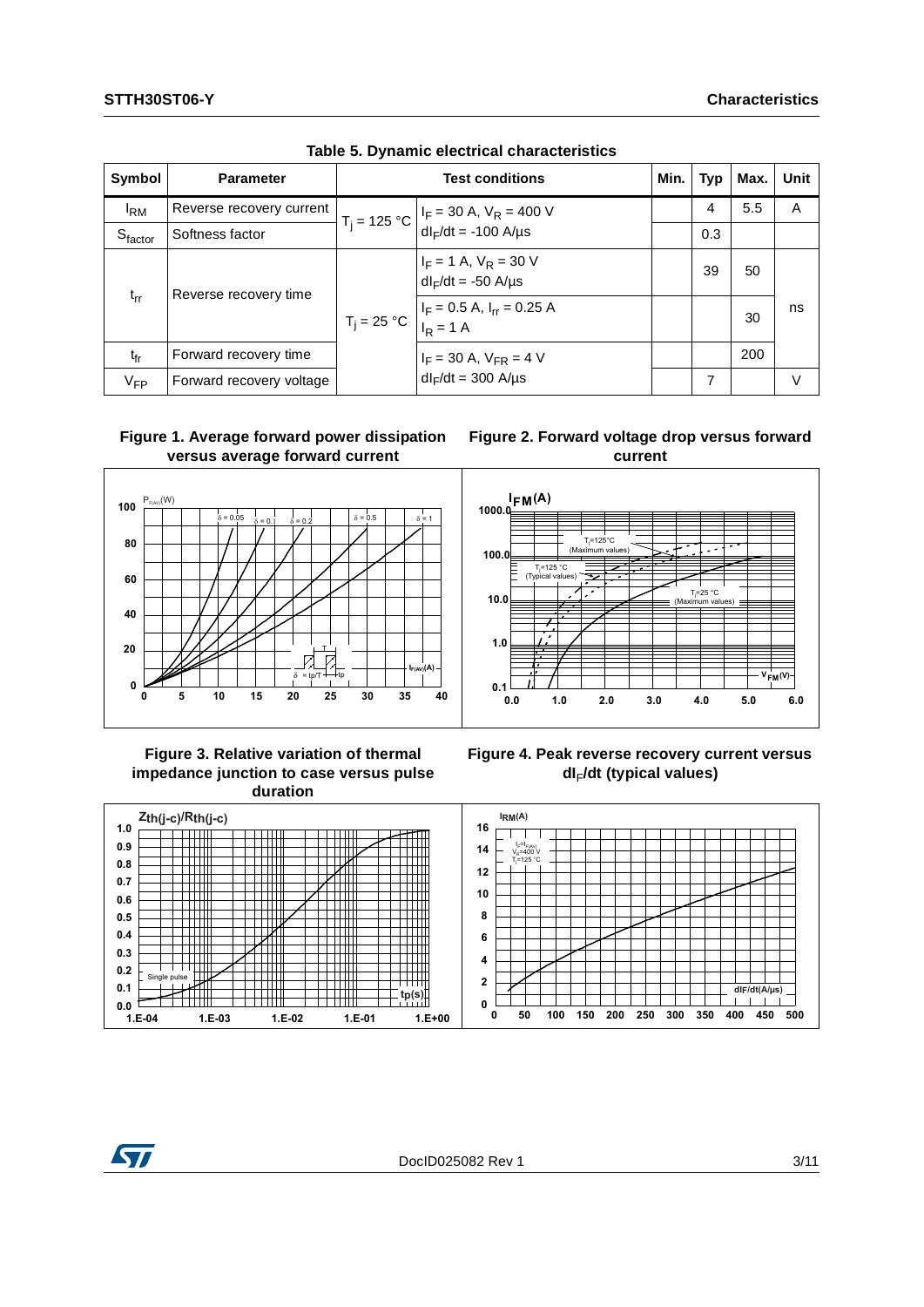**Figure 5. Reverse recovery time versus dI**F**/dt (typical values)**



 **Figure 7. Reverse recovery softness factor**  versus dl<sub>F</sub>/dt (typical values)



 **Figure 9. Transient peak forward voltage versus Figure 10. Forward recovery time versus dI**F**/dt dI**F**/dt (typical values)**

**Figure 6. Reverse recovery charges versus dI**F**/dt (typical values)**



**Figure 8. Relative variation of dynamic parameters versus junction temperature**



**(typical values)**



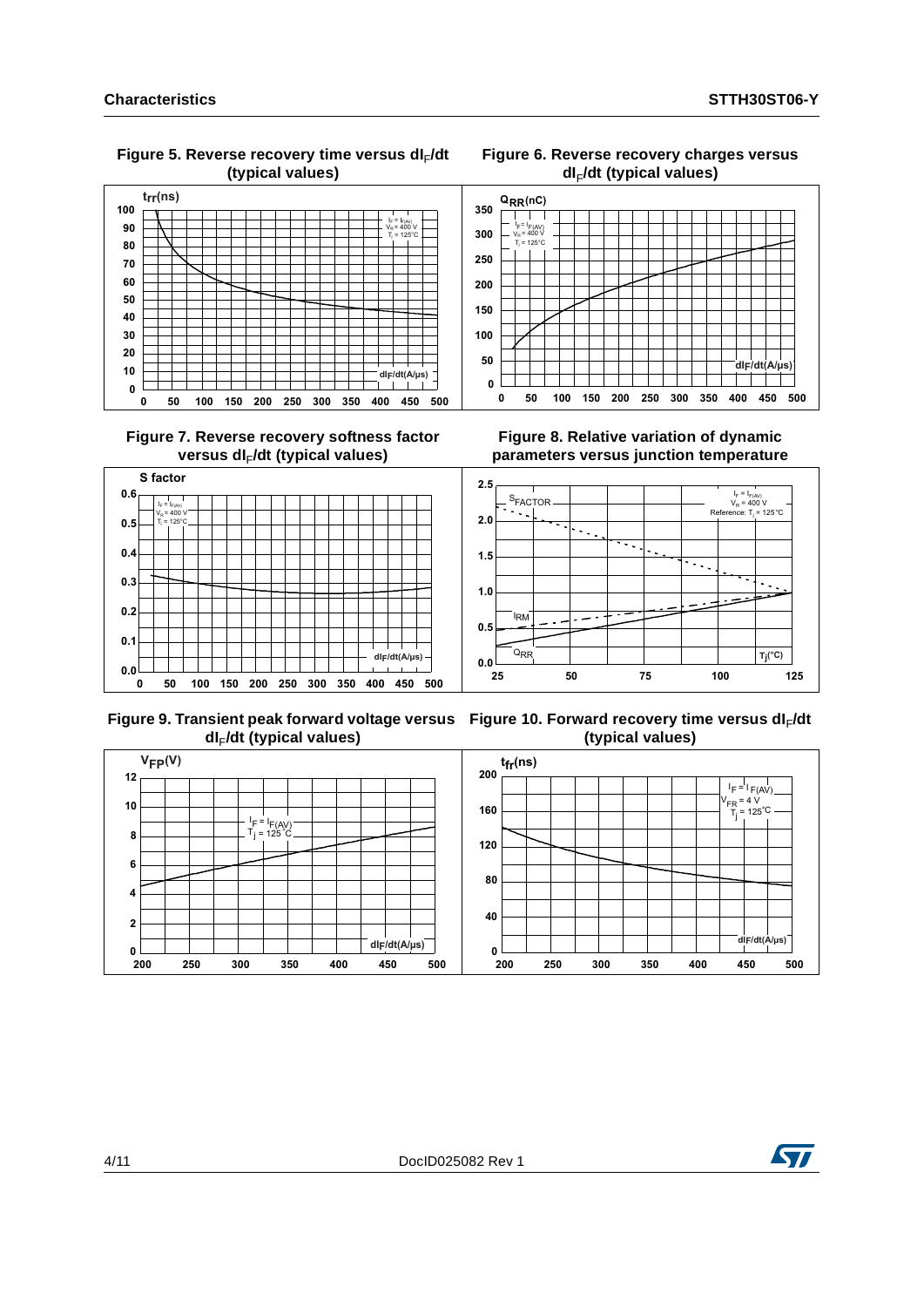#### **Figure 11. Junction capacitance versus reverse Figure 12. Junction capacitance versus reverse voltage applied (typical values)**





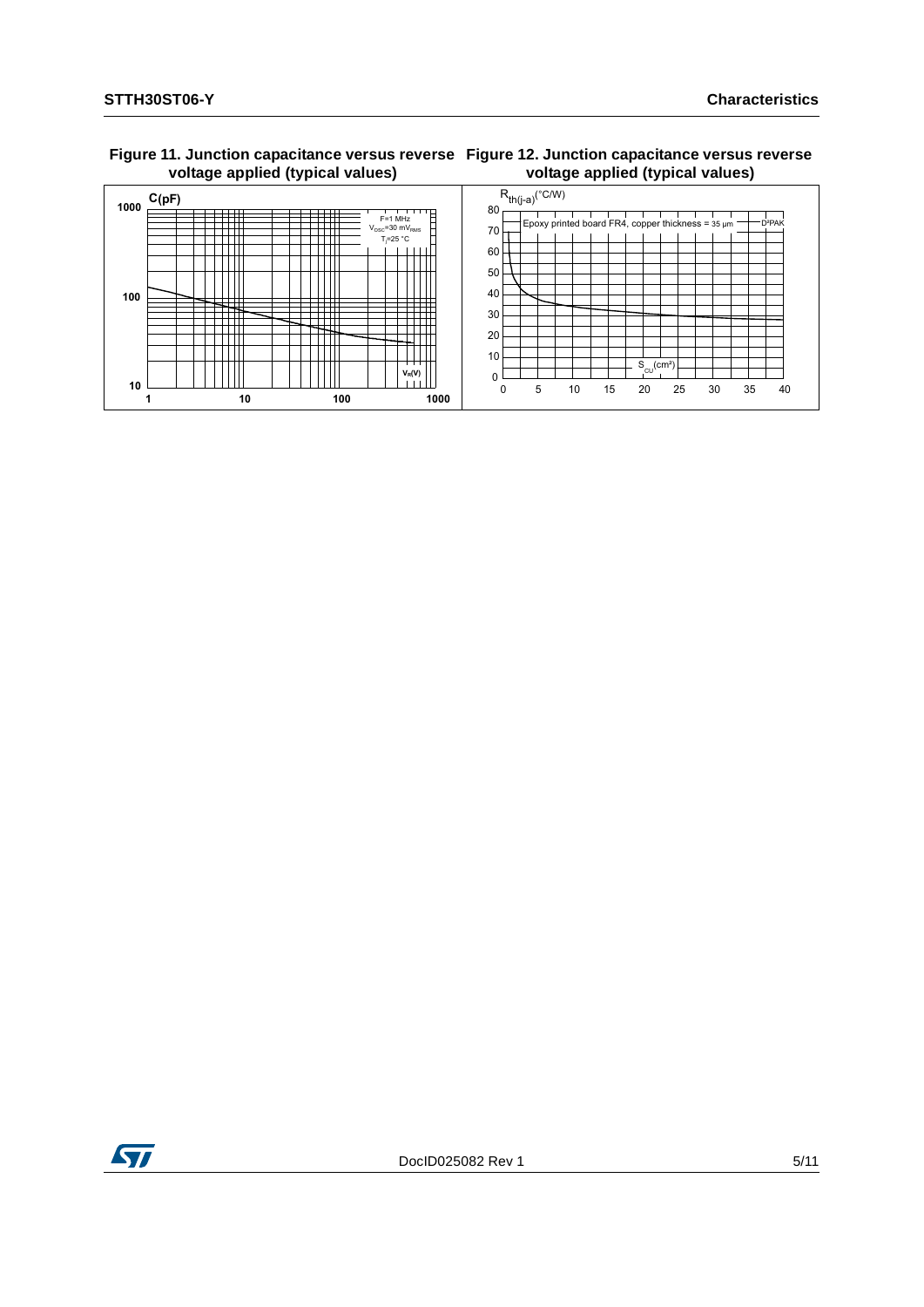### **2 Package information**

- Epoxy meets UL94, V0
- Lead-free package
- Cooling method: by conduction (C)
- Recommended torque value: 0.55 N·m (1.0 N·m maximum)

In order to meet environmental requirements, ST offers these devices in different grades of ECOPACK<sup>®</sup> packages, depending on their level of environmental compliance. ECOPACK<sup>®</sup> specifications, grade definitions and product status are available at: *[www.st.com](http://www.st.com).* ECOPACK® is an ST trademark.





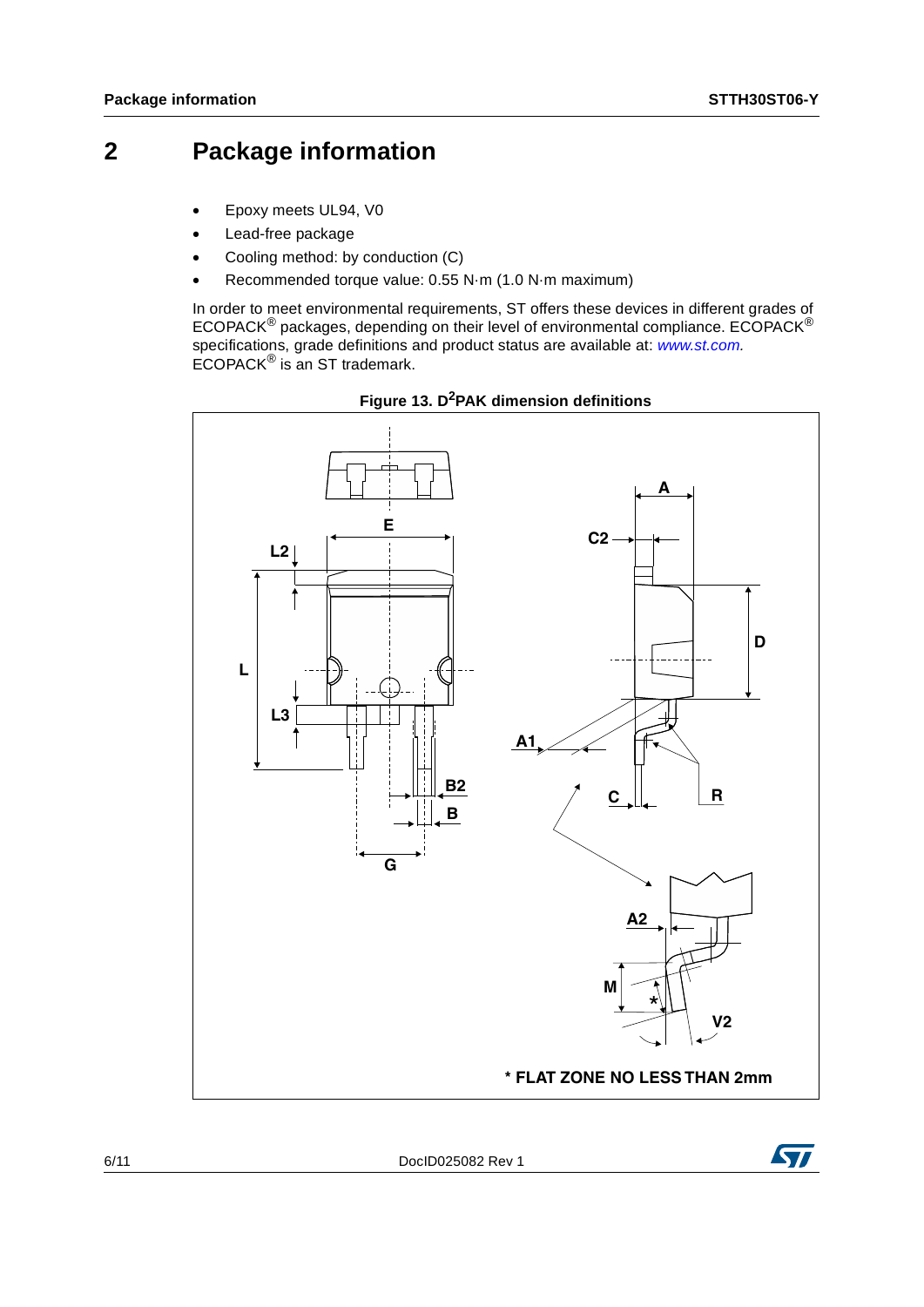|                | <b>Dimensions</b>  |           |             |             |            |               |  |  |
|----------------|--------------------|-----------|-------------|-------------|------------|---------------|--|--|
| Ref.           | <b>Millimeters</b> |           |             |             |            | <b>Inches</b> |  |  |
|                | Min.               | Typ.      | Max.        | Min.        | Typ.       | Max.          |  |  |
| A              | 4.40               |           | 4.60        | 0.173       |            | 0.181         |  |  |
| A1             | 2.49               |           | 2.69        | 0.098       |            | 0.106         |  |  |
| A2             | 0.03               |           | 0.23        | 0.001       |            | 0.009         |  |  |
| B              | 0.70               |           | 0.93        | 0.027       |            | 0.037         |  |  |
| <b>B2</b>      | 1.14               |           | 1.70        | 0.045       |            | 0.067         |  |  |
| C              | 0.45               |           | 0.60        | 0.017       |            | 0.024         |  |  |
| C <sub>2</sub> | 1.23               |           | 1.36        | 0.048       |            | 0.054         |  |  |
| D              | 8.95               |           | 9.35        | 0.352       |            | 0.368         |  |  |
| Е              | 10.00              |           | 10.40       | 0.393       |            | 0.409         |  |  |
| G              | 4.88               | 16        | 5.28        | 0.192       | 0.63       | 0.208         |  |  |
| L              | 15.00              |           | 15.85       | 0.590       |            | 0.624         |  |  |
| L2             | 1.27               |           | 1.40        | 0.050       |            | 0.055         |  |  |
| L <sub>3</sub> | 1.40               |           | 1.75        | 0.055       |            | 0.069         |  |  |
| M              | 2.40               |           | 3.20        | 0.094       |            | 0.126         |  |  |
| R              |                    | 0.40 typ. |             |             | 0.016 typ. |               |  |  |
| V <sub>2</sub> | $0^{\circ}$        |           | $8^{\circ}$ | $0^{\circ}$ |            | $8^{\circ}$   |  |  |

**Table 6. D2PAK dimension values**

**Figure 14. Footprint (dimensions in mm)**



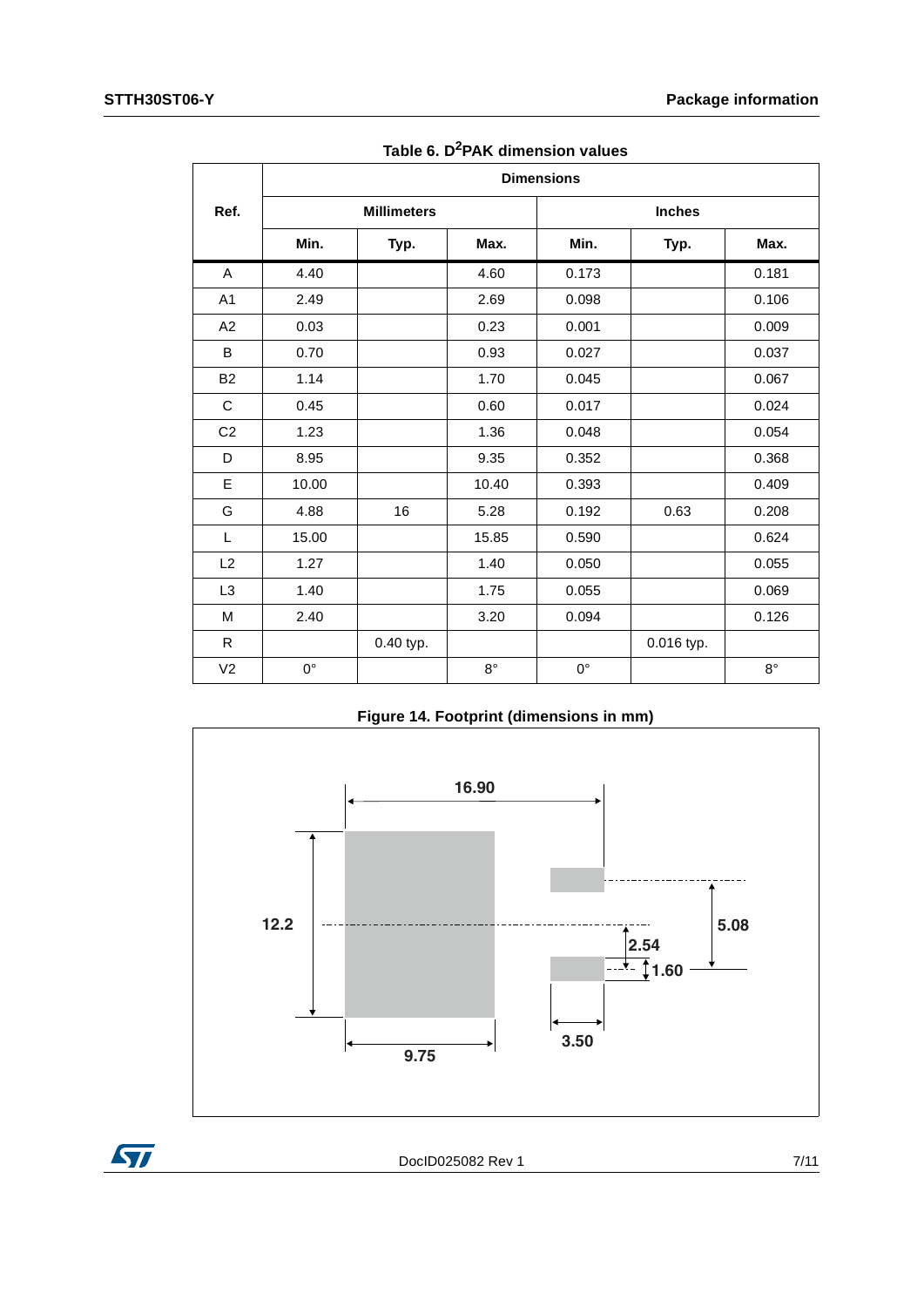

8/11 DocID025082 Rev 1

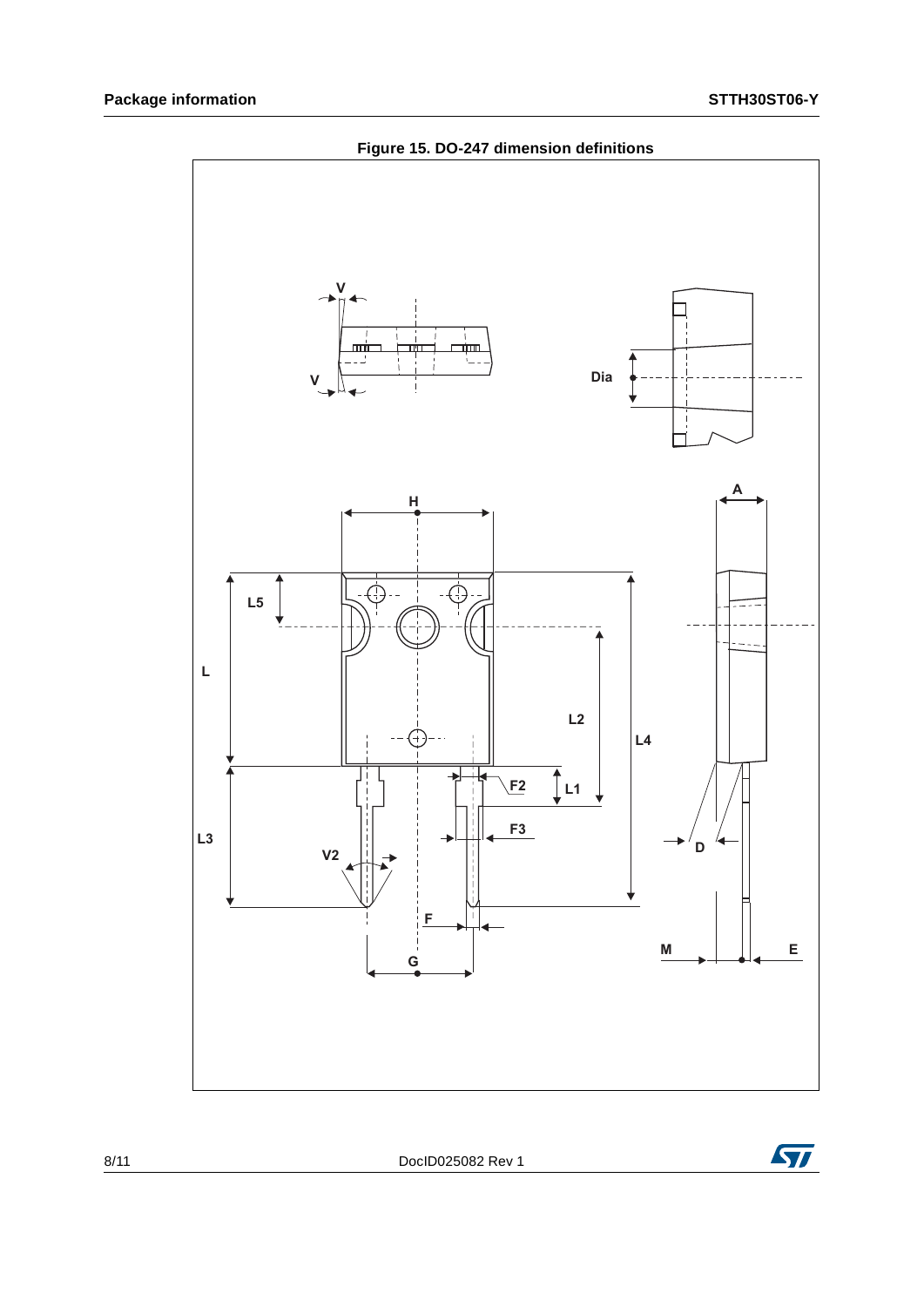|                |       |                    |       | <b>Dimensions</b> |               |       |
|----------------|-------|--------------------|-------|-------------------|---------------|-------|
| Ref.           |       | <b>Millimeters</b> |       |                   | <b>Inches</b> |       |
|                | Min.  | Typ.               | Max.  | Min.              | Typ.          | Max.  |
| A              | 4.85  |                    | 5.15  | 0.191             |               | 0.203 |
| D              | 2.20  |                    | 2.60  | 0.086             |               | 0.102 |
| E              | 0.40  |                    | 0.80  | 0.015             |               | 0.031 |
| F              | 1.00  |                    | 1.40  | 0.039             |               | 0.055 |
| F <sub>2</sub> |       | 2.00               |       |                   | 0.078         |       |
| F <sub>3</sub> | 2.00  |                    | 2.40  | 0.078             |               | 0.094 |
| G              |       | 10.90              |       |                   | 0.429         |       |
| н              | 15.45 |                    | 15.75 | 0.608             |               | 0.620 |
| L              | 19.85 |                    | 20.15 | 0.781             |               | 0.793 |
| L1             | 3.70  |                    | 4.30  | 0.145             |               | 0.169 |
| L2             |       | 18.50              |       |                   | 0.728         |       |
| L <sub>3</sub> | 14.20 |                    | 14.80 | 0.559             |               | 0.582 |
| L4             |       | 34.60              |       |                   | 1.362         |       |
| L5             |       | 5.50               |       |                   | 0.216         |       |
| M              | 2.00  |                    | 3.00  | 0.078             |               | 0.118 |
| V              |       | $5^{\circ}$        |       |                   | $5^{\circ}$   |       |
| V <sub>2</sub> |       | $60^{\circ}$       |       |                   | $60^\circ$    |       |
| Dia.           | 3.55  |                    | 3.65  | 0.139             |               | 0.143 |

**Table 7. DO-247 dimension values**

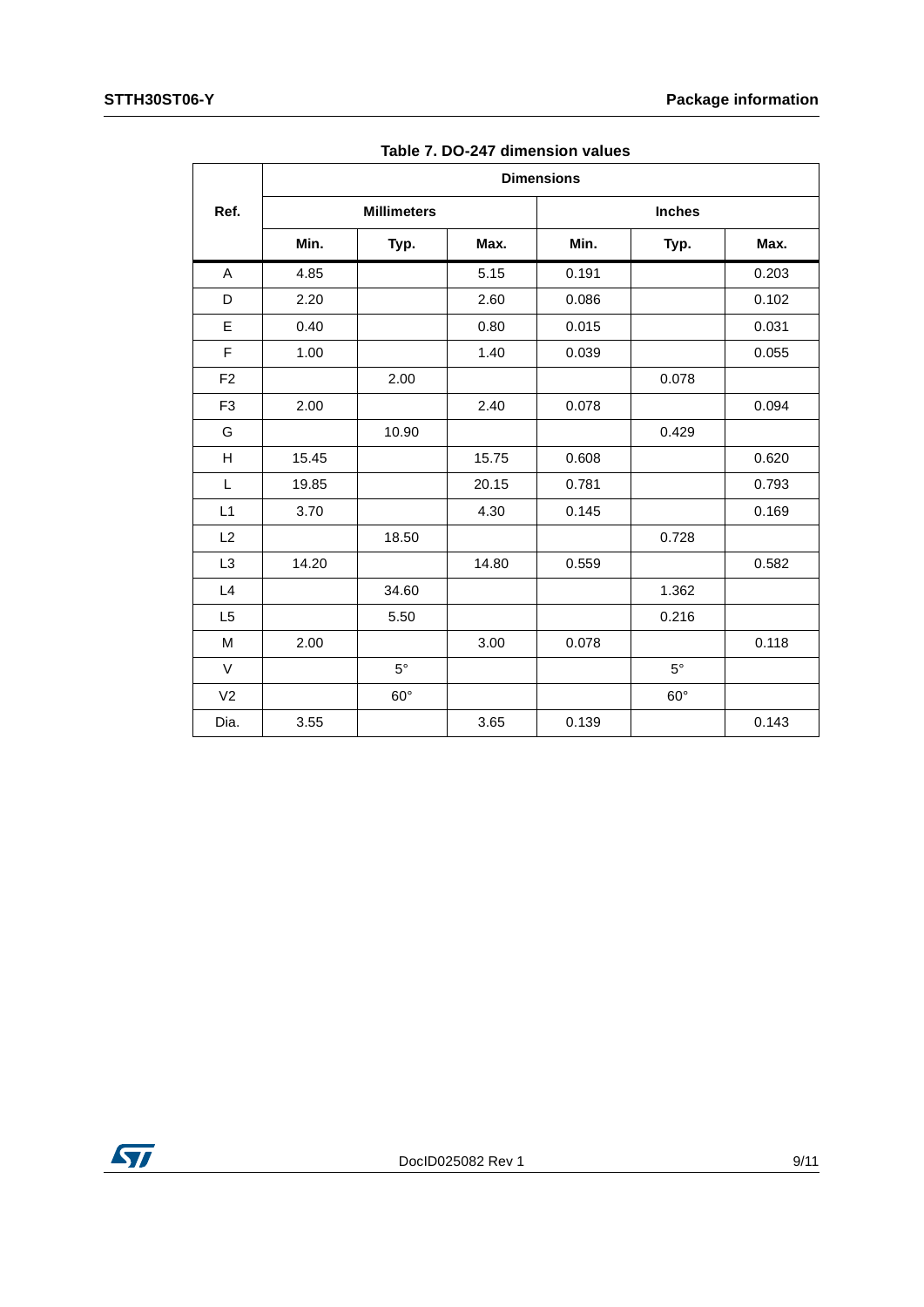## **3 Ordering information**

**Table 8. Ordering information**

| Ordering type   | Marking      | Package            | Weight | <b>Base gtv</b> | Delivery mode |
|-----------------|--------------|--------------------|--------|-----------------|---------------|
| STTH30ST06WY    | STTH30ST06WY | DO-247             | 4.40 a | 30              | Tube          |
| STTH30ST06GY-TR | STTH30ST06GY | D <sup>2</sup> PAK | 1.48 a | 1000            | Tape and reel |

### **4 Revision history**

#### **Table 9. Document revision history**

| Date        | <b>Revision</b> | <b>Changes</b> |
|-------------|-----------------|----------------|
| 14-Jan-2015 |                 | First issue.   |